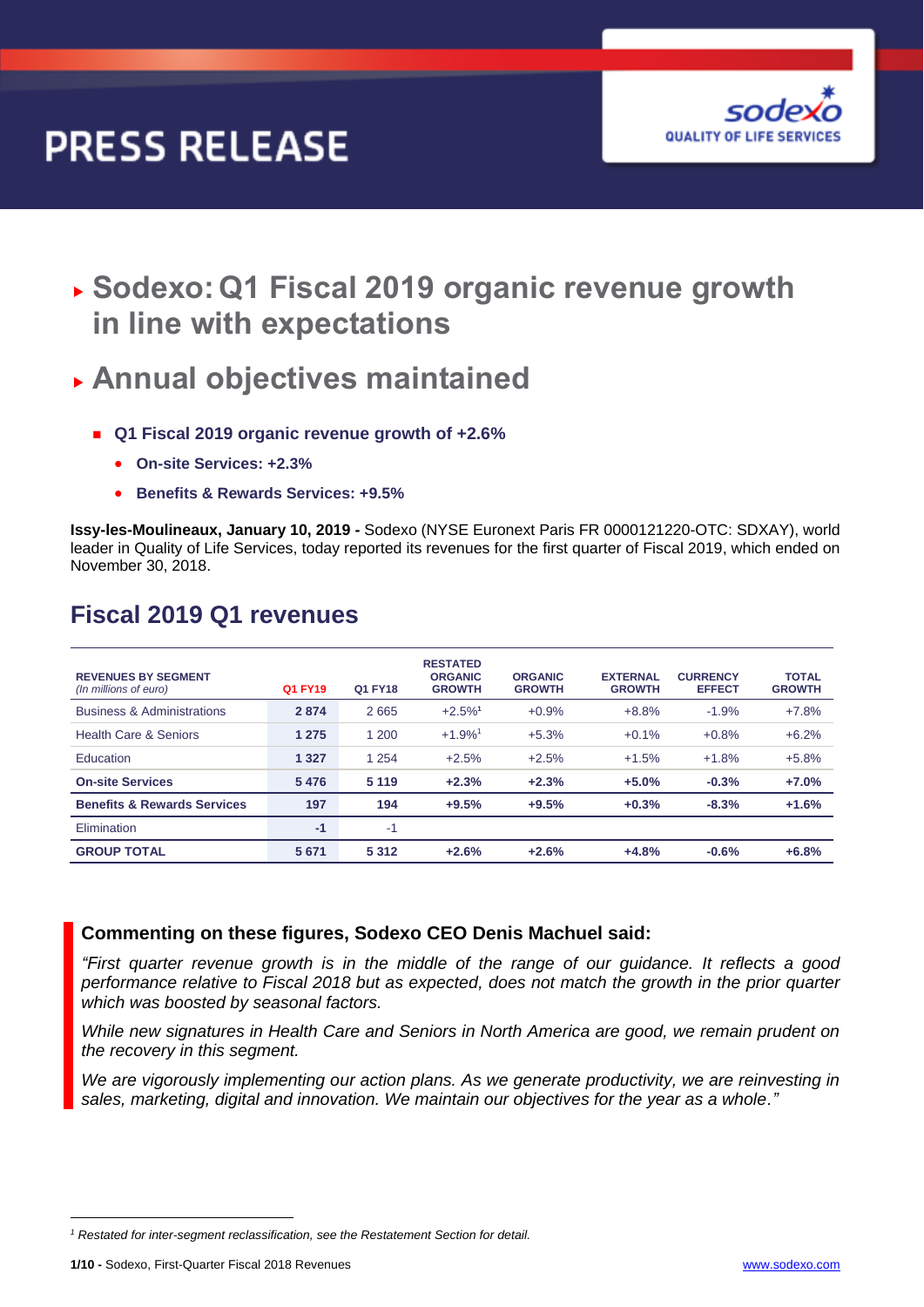

# Highlights of the period

- Fiscal 2019 first quarter revenues totaled 5.7 billion euro, up +6.8% compared to the same period in the previous fiscal year. Currency effects were limited during the period at -0.6%, with the U.S. dollar strength offsetting the Brazilian real weakness and net acquisitions contributing +4.8% to growth. Organic growth reached +2.6%.
- Organic growth for On-site Services was +2.3%, reflecting:
	- Growth in **Business & Administrations** was +2.5% <sup>1</sup> . The tourism activities continued to perform particularly well. Corporate Services remained strong in North America, Latin America, Brazil and Asia. However, the Energy & Resources year-on-year performance was impacted by comparison with a significant project in North America in the first quarter Fiscal 2018. The mining and onshore activities which are predominantly in developing economies continue to grow, although the offshore activities in the North Sea remain challenging.
	- **Growth in Health Care & Seniors** was +1.9%<sup>1</sup>. Activity in North America was up slightly. Growth remained modest in Europe due to a lack of any significant new business and double digit in the rest of the world due to the ongoing contribution of the robust development in Asia and Latin America.
	- The trend in **Education has improved at +2.5%** with positive growth in North America, strong growth in Europe with good new business in Schools and continued double digit growth in the rest of the world.
- Organic revenue growth in Benefits & Rewards Services continued to improve in the first quarter at +9.5%.
	- Growth in Europe, Asia and the United States remained strong at +7.6%.
	- Latin America was up +11.8%, due to the recovery in Brazil, with a combination of face value increases, some new business, growth in the number of beneficiaries at existing clients and the stabilization of interest rates.
- On March 1, 2019, Sarosh Mistry will become Region Chair, North America replacing Lorna Donatone who will retire. He joins the Group Executive Committee effective immediately.
	- Since 2016, Sarosh Mistry has been Chief Executive Officer of Sodexo Home Care Worldwide. Sarosh joined Sodexo in 2011 in the On-site activities and in 2012 became Chief Executive Officer of Comfort Keepers, North America.
	- Prior to joining Sodexo, Sarosh was Chief Executive Officer of Eurest, a division of Compass Group North America, providing services in the corporate environment; Vice President of Retail Sales for Starbucks North America; and President of Aramark Healthcare Support Services in the USA. Earlier in his career, he held numerous positions with Pepsi and Yum! Brands.

1

*<sup>1</sup> Restated for inter-segment reclassification, see the Restatement Section for detail.*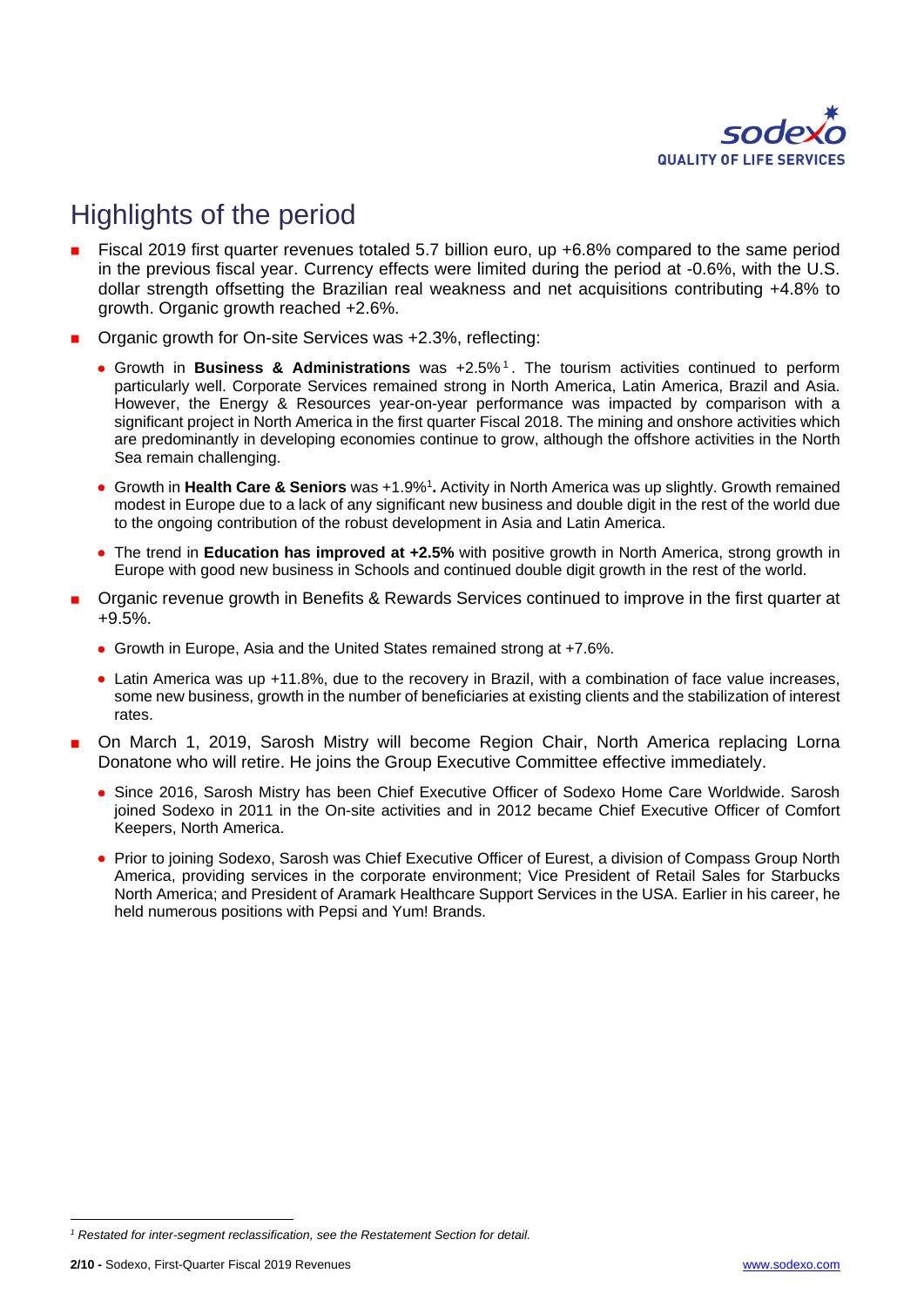

### **Outlook**

Growth in Q1 was in line with expectations, with stable growth in Europe, continued solid growth in developing economies and progressive improvement in North America. The action plans are delivering and the productivity is being reinvested in growth initiatives. In this process of reinvestment, we expect some timing differences between productivity gains and investments which will weigh slightly on the first half underlying operating profit margin. However, the Group maintains the following objectives for the full year **Fiscal 2019:**

- **Organic revenue growth between +2% and +3%;**
- **Underlying operating profit margin between 5.5% and 5.7%, excluding the currency impact.**
- **The strategic agenda** is aimed at delivering **market leading growth**. The first steps to return to this performance are to achieve organic growth of **more than 3% from Fiscal 2020** and then improve margins back up **over 6% sustainably**. **As explained during the Capital Markets Day, margin improvement will come with the right levels of growth.**

### **Conference call**

**Sodexo will hold a conference call (in English) today at 9:00 a.m. (Paris time), 8:00 a.m. (London time)** to comment on its Fiscal 2019 Q1 revenues.

If you are calling **from the UK / International** please dial **+44 (0)330 336 9125** If you are calling **from France** please dial **+33 (0)1 70 72 25 50** If you are calling **from the USA** please dial **+1 929-477-0324** Code **3323825**

The **press release, presentation and webcast will be available on the Group website [www.sodexo.com](http://www.sodexo.com/)** in both the "Latest News" section and the "Finance - Financial Results" section. You can follow the webcast live on the site.

### **Financial calendar**

| Annual Shareholders' Meeting      | January 22, 2019 |
|-----------------------------------|------------------|
| Ex-dividend date                  | January 30, 2019 |
| Dividend record date              | January 31, 2019 |
| Dividend payment date             | February 1, 2019 |
| $1st$ half results – Fiscal 2019  | April 11, 2019   |
| Nine-month revenues - Fiscal 2019 | July 8, 2019     |
| Annual results - Fiscal 2019      | November 7, 2019 |
| Annual Shareholders' Meeting 2019 | January 21, 2020 |
|                                   |                  |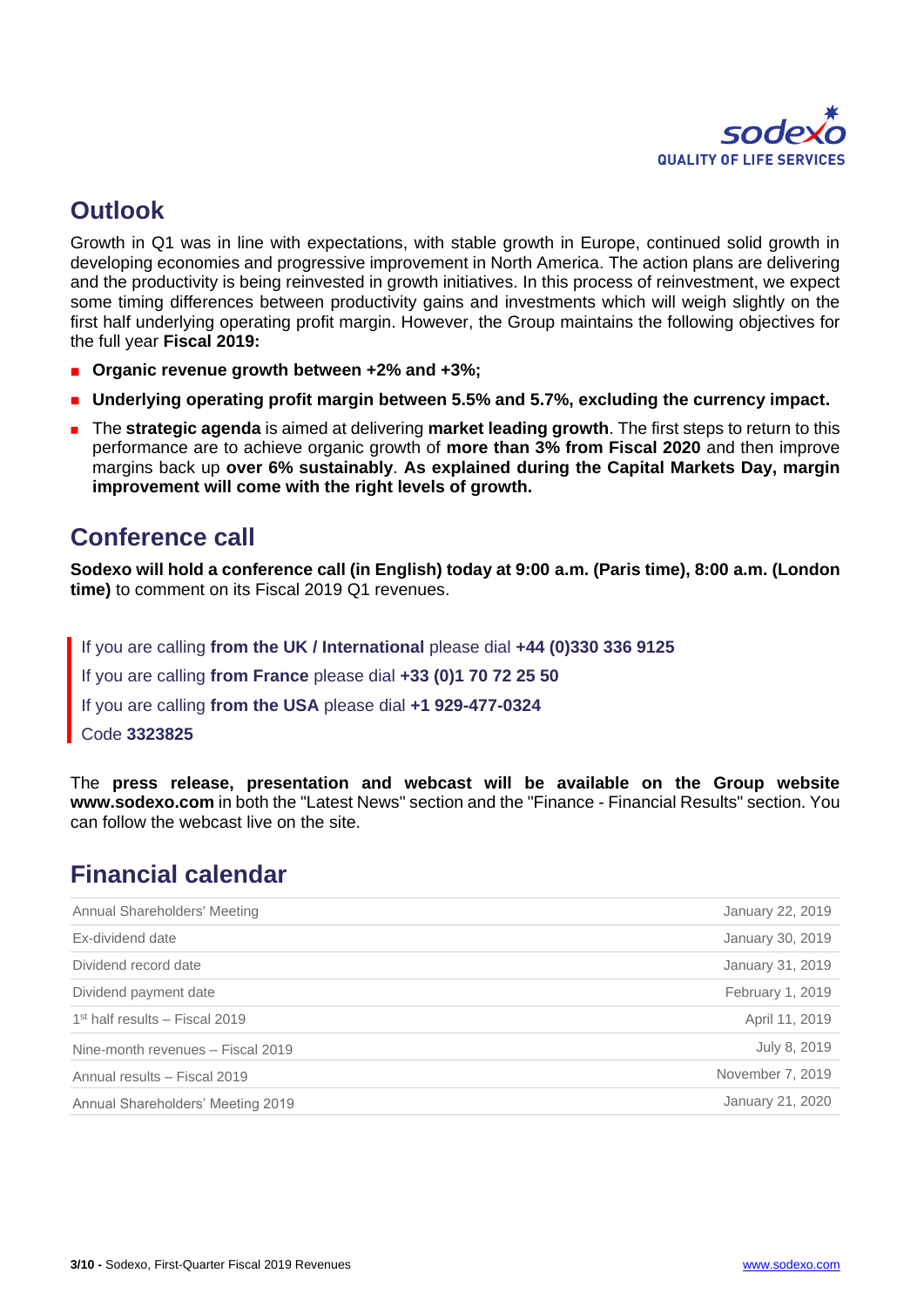

### **About Sodexo**

Founded in Marseille in 1966 by Pierre Bellon, Sodexo is the global leader in services that improve Quality of Life, an essential factor in individual and organizational performance. Operating in 72 countries, Sodexo serves 100 million consumers each day through its unique combination of On-site Services, Benefits and Rewards Services and Personal and Home Services. Sodexo provides clients an integrated offering developed over more than 50 years of experience: from foodservices, reception, maintenance and cleaning, to facilities and equipment management; from services and programs fostering employees' engagement to solutions that simplify and optimize their mobility and expenses management, to in-home assistance, child care centers and concierge services. Sodexo's success and performance are founded on its independence, its sustainable business model and its ability to continuously develop and engage its 460,000 employees throughout the world.

Sodexo is included in the CAC 40, FTSE 4 Good and DJSI indices.

**Key figures** (as of August 31, 2018) **20.4 billion** euro in consolidated revenues **460,000** employees **19th** largest private employer worldwide **72** countries **100 million** consumers served daily **13.5 billion** euro in market capitalization (as of January 9, 2019)

#### **Forward-looking information:**

This press release contains statements that may be considered as forward-looking statements and as such may not relate strictly to historical or current facts. These statements represent management's views as of the date they are made and Sodexo assumes no obligation to update them. The reader is cautioned not to place undue reliance on these forward-looking statements. Figures have been prepared in thousands of euro and published in millions of euro.

#### **Contacts**

| <b>Analysts and Investors</b> | <b>Media</b>            |
|-------------------------------|-------------------------|
| Virginia JEANSON              | <b>Laura SCHALK</b>     |
| Tel: +33 1 57 75 80 56        | Tel: +33 1 57 75 85 69  |
| virginia.jeanson@sodexo.com   | laura.schalk@sodexo.com |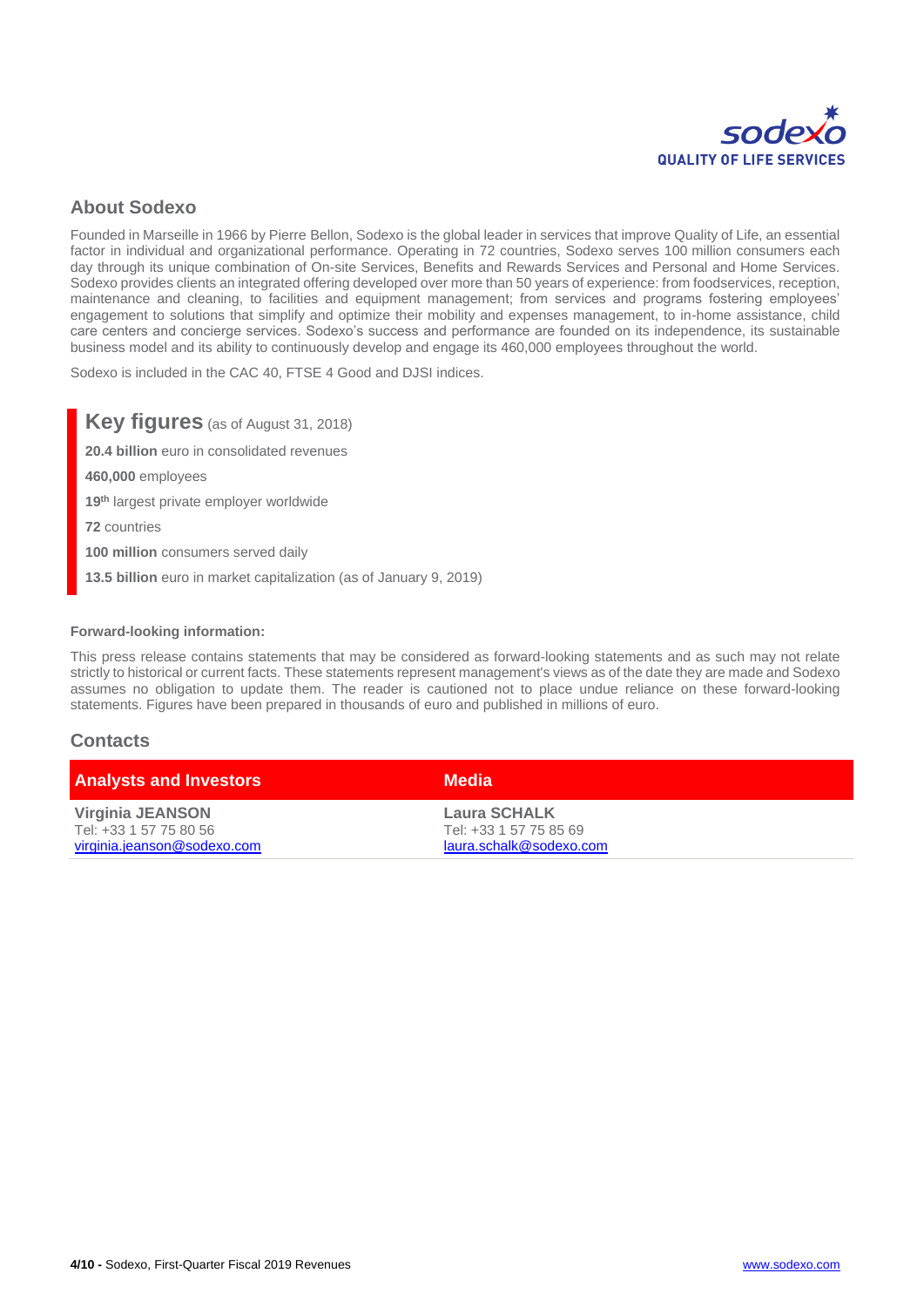

# **2019 Q1 REVENUE ACTIVITY REPORT**

# Revenue Analysis

| <b>REVENUES BY SEGMENT</b><br>(In millions of euro) | Q1 FY19 | Q1 FY18 | <b>RESTATED</b><br><b>ORGANIC</b><br><b>GROWTH</b> | <b>ORGANIC</b><br><b>GROWTH</b> | <b>EXTERNAL</b><br><b>GROWTH</b> | <b>CURRENCY</b><br><b>EFFECT</b> | <b>TOTAL</b><br><b>GROWTH</b> |
|-----------------------------------------------------|---------|---------|----------------------------------------------------|---------------------------------|----------------------------------|----------------------------------|-------------------------------|
| <b>Business &amp; Administrations</b>               | 2874    | 2665    | $+2.5\%$ <sup>1</sup>                              | $+0.9%$                         | $+8.8%$                          | $-1.9%$                          | $+7.8%$                       |
| <b>Health Care &amp; Seniors</b>                    | 1 2 7 5 | 1 200   | $+1.9%$ <sup>1</sup>                               | $+5.3%$                         | $+0.1%$                          | $+0.8%$                          | $+6.2%$                       |
| Education                                           | 1 3 2 7 | 1 2 5 4 | $+2.5%$                                            | $+2.5%$                         | $+1.5%$                          | $+1.8%$                          | $+5.8%$                       |
| <b>On-site Services</b>                             | 5476    | 5 1 1 9 | $+2.3%$                                            | $+2.3%$                         | $+5.0%$                          | $-0.3%$                          | $+7.0%$                       |
| <b>Benefits &amp; Rewards Services</b>              | 197     | 194     | $+9.5%$                                            | $+9.5%$                         | $+0.3%$                          | $-8.3%$                          | $+1.6%$                       |
| Elimination                                         | $-1$    | $-1$    |                                                    |                                 |                                  |                                  |                               |
| <b>GROUP TOTAL</b>                                  | 5 6 7 1 | 5 3 1 2 | $+2.6%$                                            | $+2.6%$                         | $+4.8%$                          | $-0.6%$                          | $+6.8%$                       |

Fiscal 2019 first quarter consolidated revenues totaled 5,7 billion euro, up +6.8% on the previous year period. The currency impact was limited during this period at -0.6%, impacted in particular by the weakness of the Brazilian real, nearly offset by the U.S. dollar strength. The net contribution of acquisitions and disposals was +4.8%, with the impact of *Centerplate*, consolidated from January 2018, *Crèche de France* from September 2018, and the modest impact of *The Good Eating Company, Morris Corporation* and *Kim Yew* acquired in the first quarter of Fiscal 2018.

Revenue has been recognized in accordance with the principles of IFRS 15 since September 1, 2018, with no significant impact.

Since the beginning of Fiscal 2019, some contracts have been reallocated between segments. The major change was in some European countries, where after several years of restructuring, the business has now been segmented for the first time. So, the Hospitals and Seniors business is now reported in Health Care and Seniors whereas it was previously reported in Business & Administrations, as are all the non-segmented businesses.

# Analysis of organic revenue growth in On-site Services

### Business & Administrations

| <b>REVENUES BY REGION</b><br>(In millions of euro) | Q1 FY19 | Q1 FY18 | <b>RESTATED ORGANIC GROWTH</b> |
|----------------------------------------------------|---------|---------|--------------------------------|
| <b>North America</b>                               | 823     | 618     | $-1.3\%$ <sup>1</sup>          |
| Europe                                             | 1 3 3 9 | 1 3 4 7 | $+1.9%$ <sup>1</sup>           |
| Africa, Asia, Australia, Latam, Middle East        | 713     | 700     | $+7.1\%$ <sup>1</sup>          |
| <b>BUSINESS &amp; ADMINISTRATIONS TOTAL</b>        | 2874    | 2665    | $+2.5%$ <sup>1</sup>           |

1

*<sup>1</sup> Restated for inter-segment reclassification, see the Restatement Section for detail.*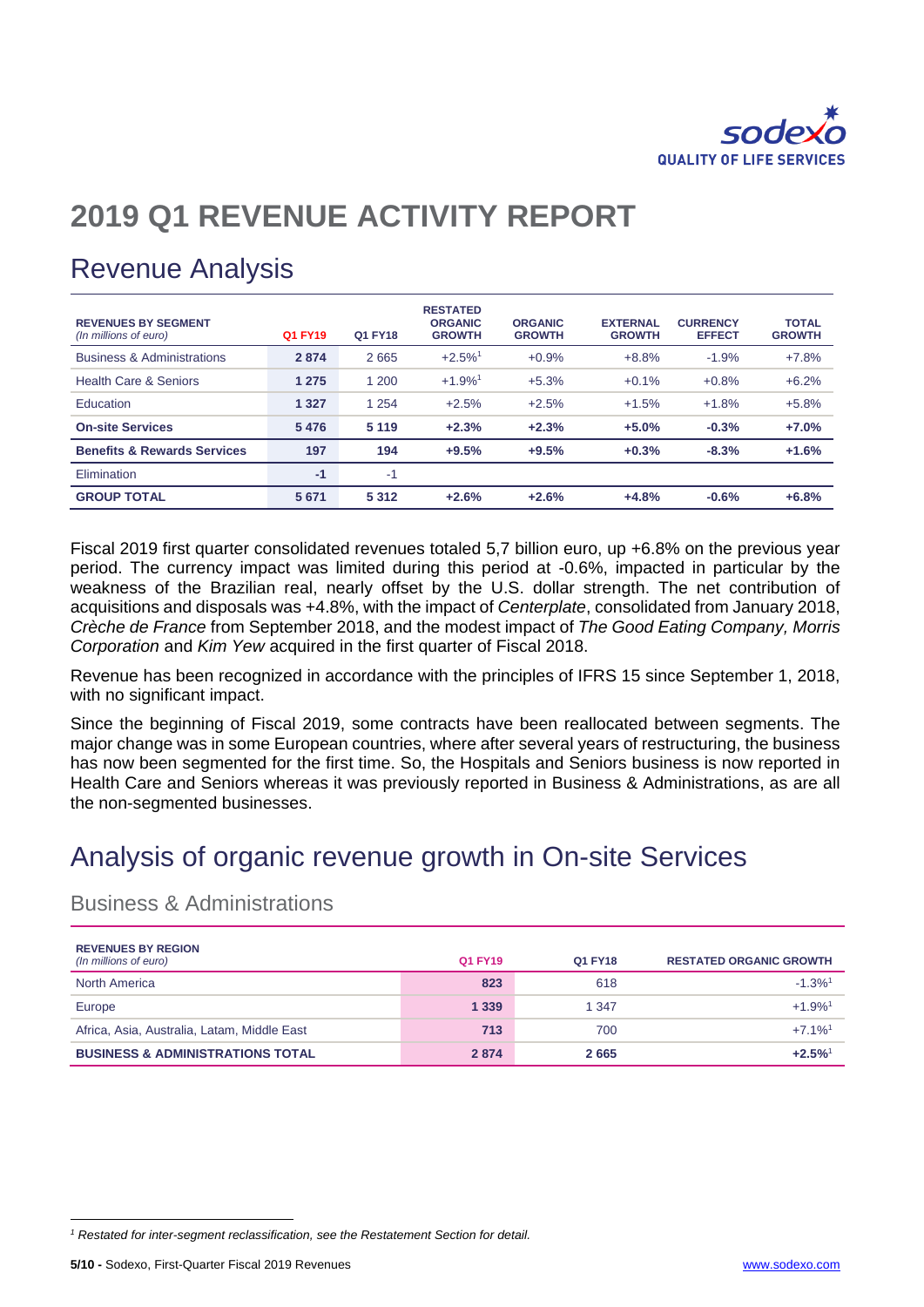

First quarter Fiscal 2019 **Business & Administrations** revenues totaled 2.9 billion euro, up +2.5%<sup>1</sup> organically compared with the first quarter Fiscal 2018.

Organic growth in **North America** was down at **-1.3%<sup>1</sup>** against a particularly strong quarter last year helped by some Energy & Resources project work. Excluding this project work, organic growth would have been positive. There was some recovery in the underlying Energy & Resources business and strong demand for additional facilities management services among corporate clients. On the other hand, the Government & Agencies segment was down due to the renewal of the *US Marine Corp* contract at lower comparable unit sales. The acquisition of *Centerplate* and the strong dollar explains the significant increase in revenues in the region.

**Europe** was up +**1.9%<sup>1</sup> .** The Sports & Leisure activities were strong, helped by a strong autumn tourism season in Paris. Corporate services continued to generate solid growth due to net contract wins. Energy & Resources is stabilizing. Government & Agencies was impacted by the progressive exit of the British Army contracts in Fiscal 2018.

In **Africa, Asia, Australia, Latin America and the Middle East**, organic growth remained solid at **+7.1%<sup>1</sup>** , despite the much stronger comparative base. Growth in the Energy & Resources Mining and On-shore sub-segments is continuing, but at lower pace. In Corporate services, contract extensions with existing clients and a high level of new clients ramping up are still major drivers.

| <b>REVENUES BY REGION</b><br>(In millions of euro) | Q1 FY19 | Q1 FY18 | <b>RESTATED ORGANIC GROWTH</b> |
|----------------------------------------------------|---------|---------|--------------------------------|
| <b>North America</b>                               | 784     | 757     | $+0.8\%$ <sup>1</sup>          |
| Europe                                             | 421     | 375     | $+1.7%$ <sup>1</sup>           |
| Africa, Asia, Australia, Latam, Middle East        | 69      | 68      | $+15.3%$ <sup>1</sup>          |
| <b>HEALTH CARE &amp; SENIORS TOTAL</b>             | 1 2 7 5 | 1 200   | $+1.9%$ <sup>1</sup>           |

### Health Care & Seniors

In Health Care & Seniors, revenues totaled 1.3 billion euro, with organic growth at +1.9%<sup>1</sup>.

Organic growth in **North America** was **+0.8%<sup>1</sup>** , with an improvement in comparable unit growth. Retention was steady in Health Care and remains under pressure in Seniors.

In **Europe,** organic growth was up **+1.7%<sup>1</sup>** consistent with previous quarterly performance, helped by last year's development in Belgium and the UK. Activity in the Nordics was impacted by negative net lost business. Elsewhere retention remains high and bidding remains very selective.

Despite the much higher comparable base last year, in **Africa, Asia, Australia, Latin America and the Middle East**, growth is particularly strong at **+15.3%<sup>1</sup>** due to the number of contract start-ups and solid same site sales growth in Brazil, India and China.

1

*<sup>1</sup> Restated for inter-segment reclassification, see the Restatement Section for detail.*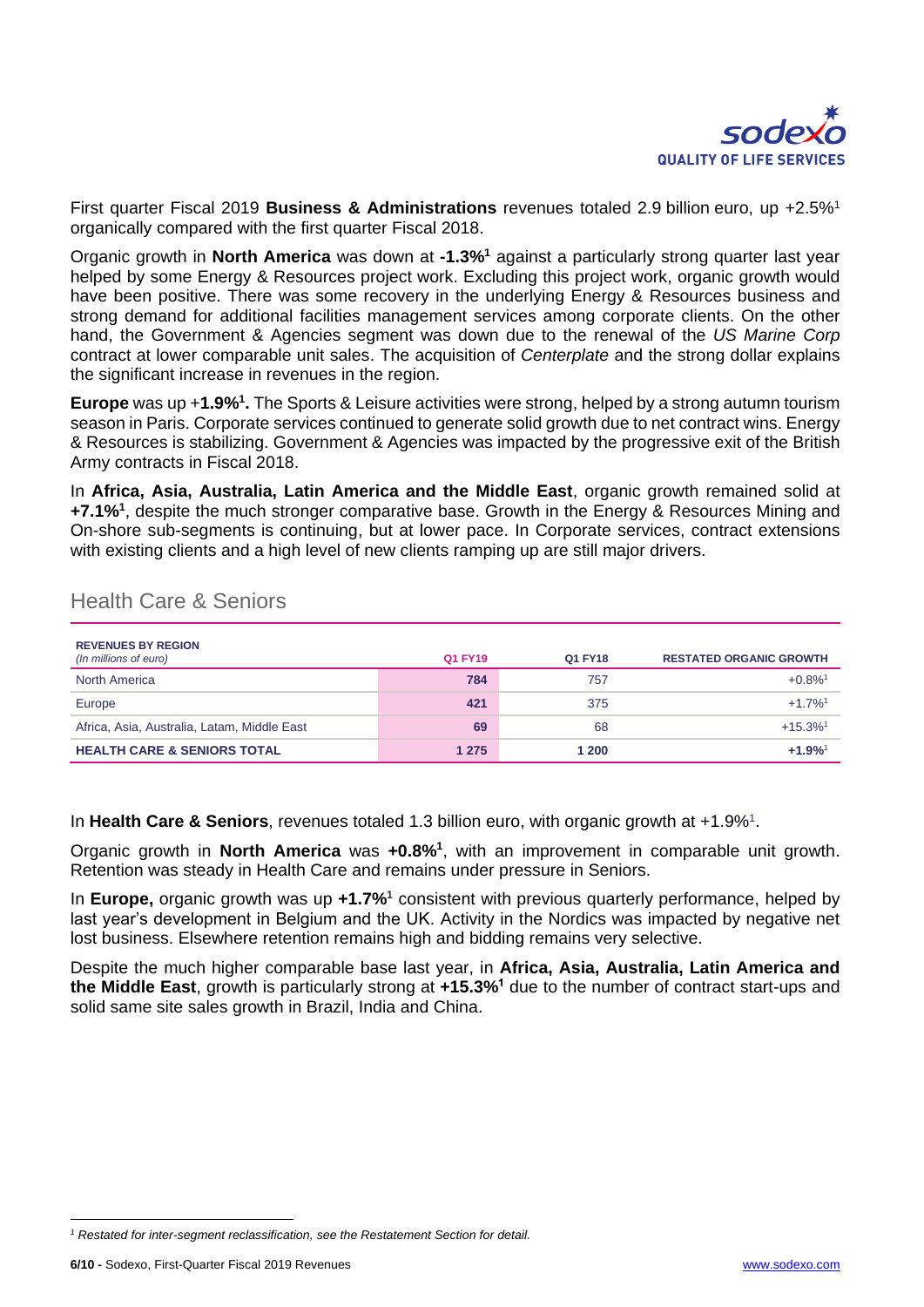

### **Education**

| <b>REVENUES BY REGION</b><br>(In millions of euro) | Q1 FY19 | Q1 FY18 | <b>ORGANIC GROWTH</b> |
|----------------------------------------------------|---------|---------|-----------------------|
| <b>North America</b>                               | 1012    | 980     | $+0.6%$               |
| Europe                                             | 289     | 255     | $+8.9%$               |
| Africa, Asia, Australia, Latam, Middle East        | 26      | 18      | $+12.0%$              |
| <b>EDUCATION TOTAL</b>                             | 1 3 2 7 | 1 2 5 4 | $+2.5%$               |

In **Education**, revenues for the first quarter Fiscal 2019 amounted to 1.3 billion euro, up +2.5% on an organic basis, due to a very strong quarter in Europe and Asia and growth in North America.

Organic growth in **North America** was positive at **+0.6%.** As expected, net new business is neutral, no longer negatively impacting revenues. Price increases are also reflected.

In **Europe**, organic growth was **+8.9%.** This very strong growth is due to new business in private schools in the UK and entry into the student living market for European universities with several wins in the UK. It was also helped by an extra day in France. From January, the figures will also include the new contract for the Yvelines schools in France. The recently acquired specialist in UK public sector school catering, Alliance in Partnership, will be consolidated from January 2019.

Despite a very strong comparative base, organic growth in **Africa, Asia, Australia, Latin America, and the Middle East**, remained strong at **+12.0%**, resulting from several new Schools and Universities contracts in China, Singapore and India.

### On-site Services Revenues by region

| <b>REVENUES BY REGION</b><br>(In millions of euro) | Q1 FY19 | Q1 FY18 | <b>RESTATED ORGANIC GROWTH</b> |
|----------------------------------------------------|---------|---------|--------------------------------|
| <b>North America</b>                               | 2618    | 2 3 5 6 | $+0.2%$                        |
| Europe                                             | 2 0 4 9 | 1977    | $+2.8%$                        |
| Africa, Asia, Australia, Latam, Middle East        | 808     | 787     | $+7.9%$                        |
| <b>ONSITE SERVICES TOTAL</b>                       | 5476    | 5 1 1 9 | $+2.3%$                        |

Organic growth in **North America remained slightly positive** during this quarter, after a solid Q4 boosted by summer break project work in Education. Outside North America, growth remains solid at +4.2%.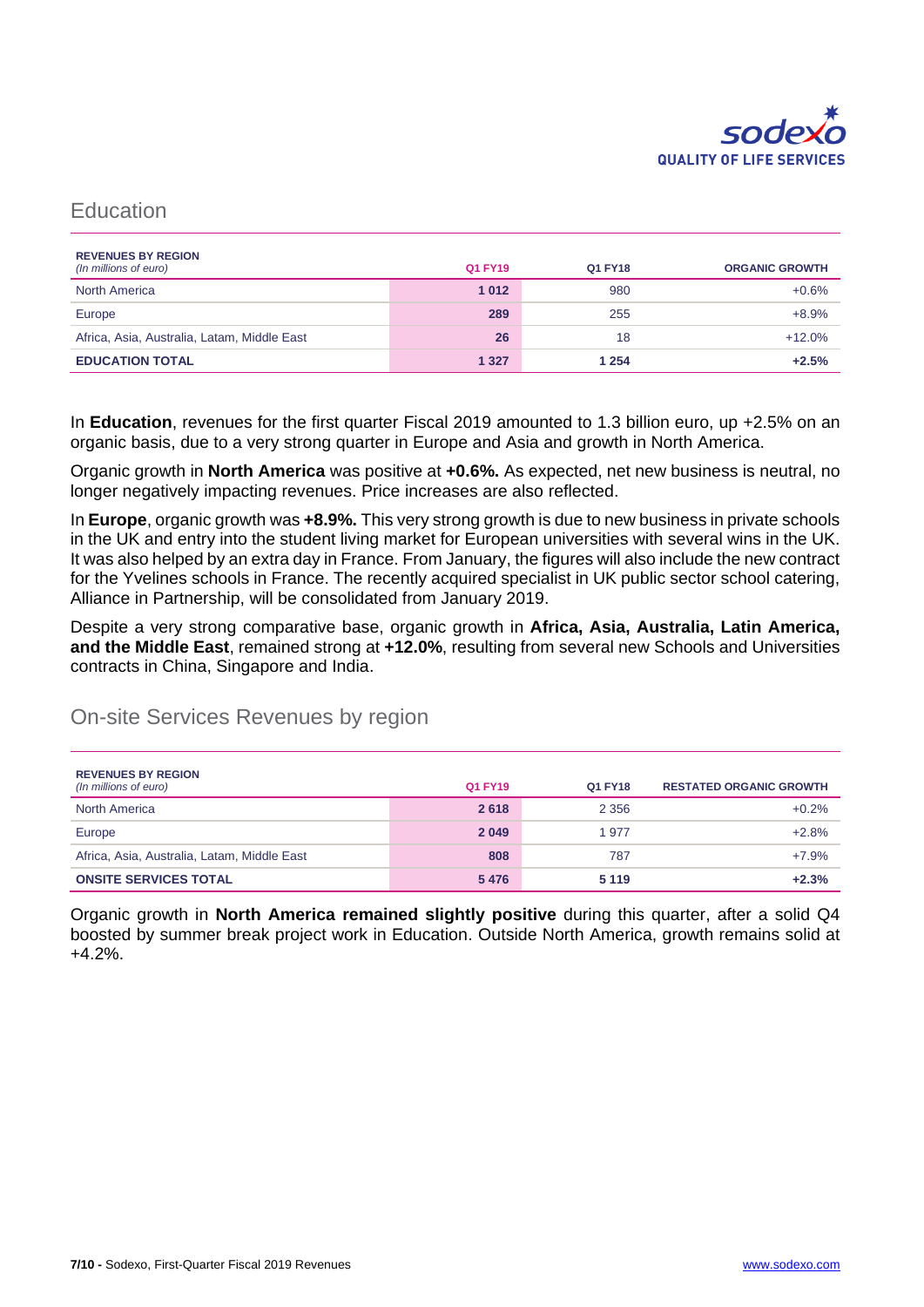

### Benefits & Rewards Services

#### **Revenues**

Benefits & Rewards Services revenue amounted to 197 million euro, up +1.6%. Currencies had a negative impact of -8.3%, due principally to the weakness of the Brazilian real. Organic growth was strong at +9.5%.

| <b>REVENUES BY ACTIVITY</b><br>(In millions of euro) | Q1 FY19 | Q1 FY18 | <b>ORGANIC</b><br><b>GROWTH</b> | <b>EXTERNAL</b><br><b>GROWTH</b> | <b>CURRENCY</b><br><b>EFFECT</b> | <b>TOTAL</b><br><b>GROWTH</b> |
|------------------------------------------------------|---------|---------|---------------------------------|----------------------------------|----------------------------------|-------------------------------|
| <b>Employee Benefits</b>                             | 153     | 153     | $+10.5%$                        |                                  |                                  |                               |
| <b>Services Diversification</b>                      | 43      | 41      | $+6.1%$                         |                                  |                                  |                               |
| <b>BENEFITS &amp; REWARDS SERVICES</b>               | 197     | 194     | $+9.5%$                         | $+0.3%$                          | $-8.3%$                          | $+1.6%$                       |

Employee benefits were up +10.5%, compared to growth in total issue volume (3.3 billion euro) of +8.4%. Services Diversification, including Incentive & Recognition, Mobility & Expenses and Public Benefits were up +6.1%, with strong double-digit growth in Mobility & Expense and rapid development in Corporate Health & Wellness products. Incentive and Recognition growth was more modest compared to a strong prior year base. These activities are not necessarily linked to issue volume.

| <b>REVENUES BY NATURE</b><br>(In millions of euro) | Q1 FY19 | Q1 FY18 | <b>ORGANIC</b><br><b>GROWTH</b> | <b>EXTERNAL</b><br><b>GROWTH</b> | <b>CURRENCY</b><br><b>EFFECT</b> | <b>TOTAL</b><br><b>GROWTH</b> |
|----------------------------------------------------|---------|---------|---------------------------------|----------------------------------|----------------------------------|-------------------------------|
| <b>Operating Revenues</b>                          | 180     | 176     | $+9.2%$                         |                                  |                                  |                               |
| <b>Financial Revenues</b>                          | 17      | 17      | $+12.7\%$                       |                                  |                                  |                               |
| <b>BENEFITS &amp; REWARDS SERVICES</b>             | 197     | 194     | $+9.5%$                         | $+0.3%$                          | $-8.3%$                          | $+1.6%$                       |

Operating revenues were up +9.2% and Financial revenues were up +12.7%, as a result of the stabilization in rates in Brazil, exceptionally high issue volume in Romania in Q4 last year and particularly strong growth in Turkey this quarter, where interest rates are high.

| <b>TOTAL REVENUES BY REGION</b><br>(in millions of euro) | Q1 FY19 | Q1 FY18 | <b>ORGANIC</b><br><b>GROWTH</b> | <b>EXTERNAL</b><br><b>GROWTH</b> | <b>CURRENCY</b><br><b>EFFECT</b> | <b>TOTAL</b><br><b>GROWTH</b> |
|----------------------------------------------------------|---------|---------|---------------------------------|----------------------------------|----------------------------------|-------------------------------|
| Europe, USA and Asia                                     | 107     | 101     | $+7.6%$                         |                                  |                                  |                               |
| <b>Latin America</b>                                     | 90      | 93      | $+11.8%$                        |                                  |                                  |                               |
| <b>BENEFITS &amp; REWARDS SERVICES</b>                   | 197     | 194     | $+9.5%$                         | $+0.3%$                          | $-8.3%$                          | $+1.6%$                       |

In **Europe, Asia and USA,** organic growth in revenues remains strong this quarter at **+7.6%**, with solid growth in mature Europe, and double-digit growth in Eastern Europe, helped by large issue volume at the end of the previous fiscal year in Romania, and strong growth in the Czech Republic and Turkey. Incentive & Recognition activities continued to grow albeit a bit more modestly in the last quarter. However, there has been a very strong start to the commercialization of *Rydoo*, an end-to-end travel and expense management system.

Organic growth in **Latin America** continued to improve from the Fiscal 2018 Q3 and Q4 growth rates, with revenues up **+11.8%.** This reflects the continued recovery in both the traditional meal and food cards, as well as the fuel card, in Brazil, with face value increases, recovery in the number of beneficiaries, some new business and stability in interest rates. Growth remains strong in Mexico.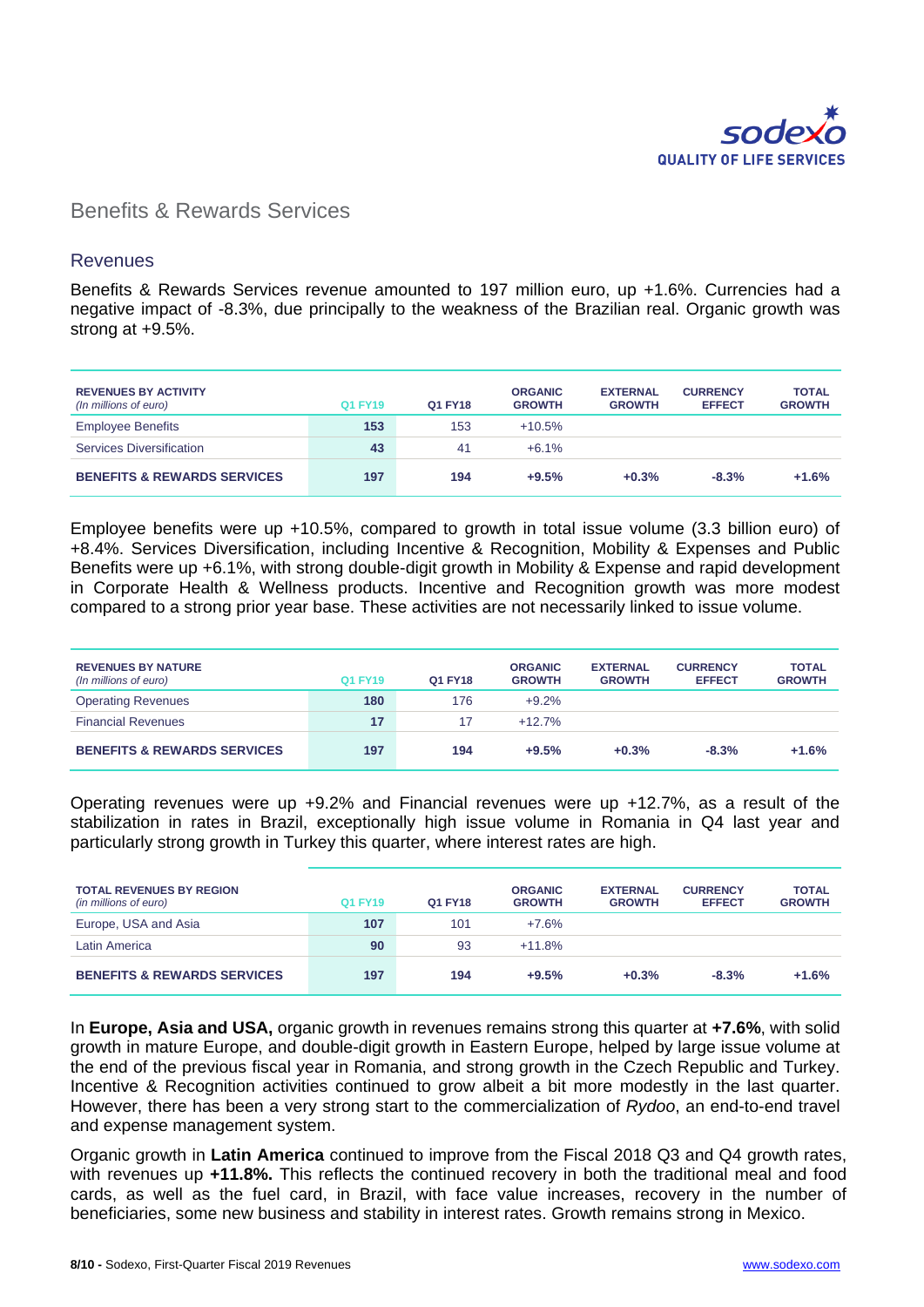

### Financial position

Apart from the seasonal changes in working capital, there were no material changes in the Group's financial position as of November 30, 2018, relative to that presented in the Fiscal 2018 Registration Document published on November 22, 2018.

# Principal risks and uncertainties

There were no significant changes to the principal risks and uncertainties identified by the Group in the Risk Factors section of the Fiscal 2018 Registration Document filed with the AMF on November 22, 2018.

# Exchange rates and currency effect

Exchange rate fluctuations do not generate operational risks, because each subsidiary bills its revenues and incurs its expenses in the same currency.

| 1€=                             | <b>AVERAGE RATE</b><br>Q1 FY 19 | <b>REFERENCE</b><br>RATE FY 18 | <b>CHANGE AVERAGE RATES</b><br>Q1 FY 19<br>VS. REFERENCE FY 18 | <b>CLOSING RATE</b><br>Q1 FY 19<br>AT 30/11/2018 | <b>CHANGE CLOSING</b><br>RATE 30/11/18<br>VS. 31/08/18 |
|---------------------------------|---------------------------------|--------------------------------|----------------------------------------------------------------|--------------------------------------------------|--------------------------------------------------------|
| <b>U.S. DOLLAR</b>              | 1.146                           | 1.193                          | $+4.0%$                                                        | 1.136                                            | $+2.6%$                                                |
| <b>POUND</b><br><b>STERLING</b> | 0.890                           | 0.884                          | $-0.7%$                                                        | 0.891                                            | $+0.8%$                                                |
| <b>BRAZILIAN REAL</b>           | 4.476                           | 4.075                          | $-9.0%$                                                        | 4.384                                            | $+10.8%$                                               |

Note: Reference rate Fiscal 2018 is the average rate for Fiscal year 2018.

### Inter-segment restatements

Since the beginning of Fiscal 2019, some contracts have been reallocated between segments. The major change was in some European countries, where after several years of restructuring, the business has now been segmented for the first time. As a result, the Hospitals and Seniors business is now reported in Health Care and Seniors while it was previously reported in Business & Administrations, as are all the non-segmented businesses.

Below are the adjustments for these restatements for each quarter of Fiscal 2018.

| <b>REVENUES</b><br>(In millions of euro)       | <b>FY18</b>    |        |      | Q1 FY18 |       |      | <b>Q2 FY18</b> |       |            | Q3 FY18 |       |            | Q4 FY18 |       |            |
|------------------------------------------------|----------------|--------|------|---------|-------|------|----------------|-------|------------|---------|-------|------------|---------|-------|------------|
|                                                | <b>B&amp;A</b> | HC.    | EDU  | B&A     | HC    | EDU  | B&A            | HC    | <b>EDU</b> | B&A     | HC    | <b>EDU</b> | B&A     | HC.   | <b>EDU</b> |
| North America                                  | $-12$          | $+9$   | $+3$ | $-3$    | $+2$  | $+1$ | $-3$           | $+2$  | $+1$       | $-3$    | $+2$  | $+1$       | $-3$    | $+2$  | $+1$       |
| Europe                                         | $-158$         | $+158$ |      | $-41$   | $+41$ |      | -39            | $+39$ |            | $-41$   | $+41$ |            | $-37$   | $+37$ |            |
| Africa, Asia, Australia,<br>Latam, Middle East | $+10$          | $-10$  |      | $+3$    | $-3$  |      | $+2$           | $-2$  |            | $+2$    | $-2$  |            | $+3$    | $-3$  |            |